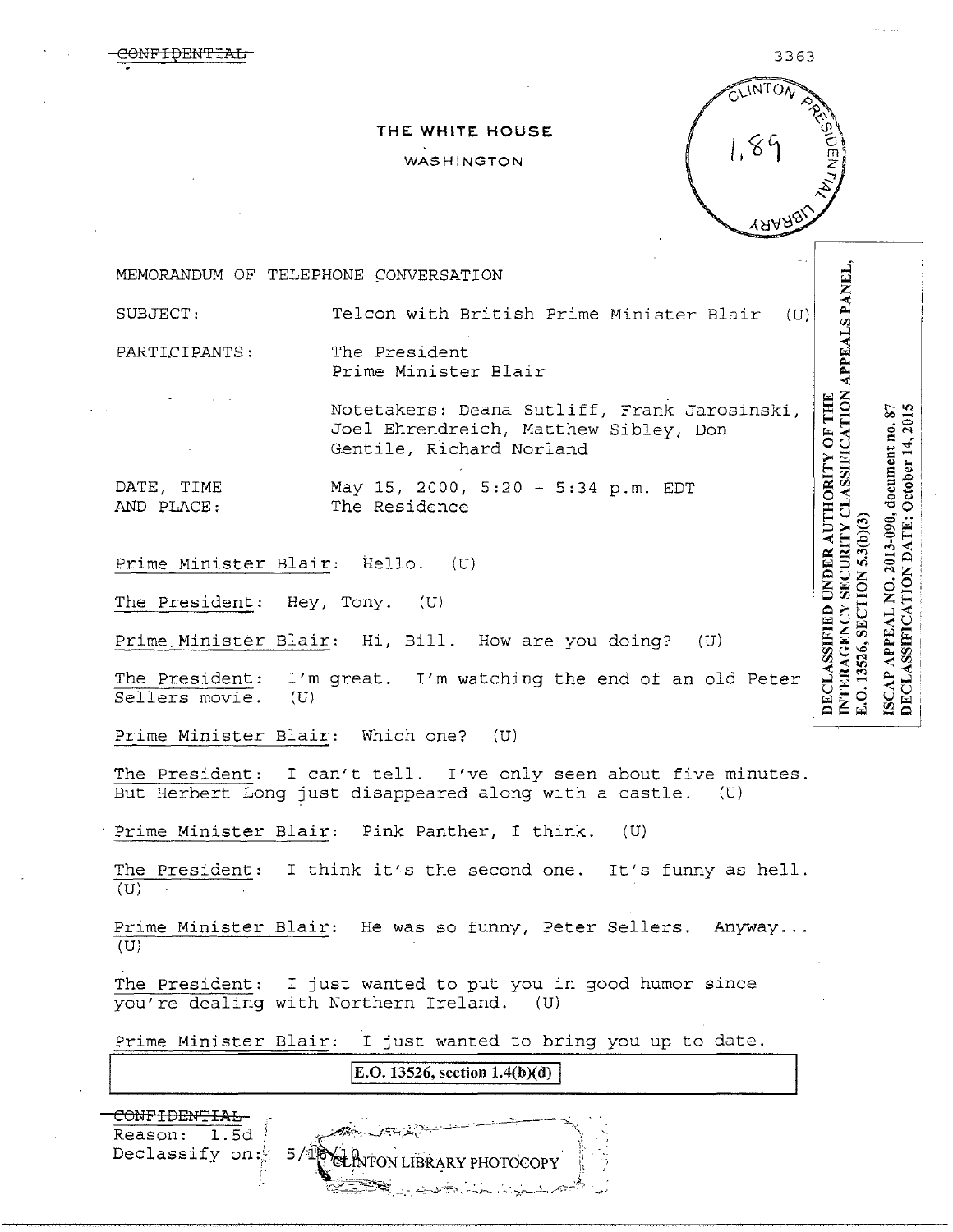The President: What does your legislation say right now?  $\chi$ 

 $\sim$   $\sim$  2

Prime Minister Blair:

The President: When do you have to move on this? (C)

Prime Minister Blair: |

The President: Weren't they saying before -- when you and I were talking, I had a copy of the other legislation -- weren't they claiming that they...  $4e^+$ 

Prime Minister Blair:

The President: But weren't the republicans saying if you did that, unionists would just say that all time, and, therefore, the Catholics wouldn't join? let

E.O. 13526, section  $1.4(b)(d)$ 

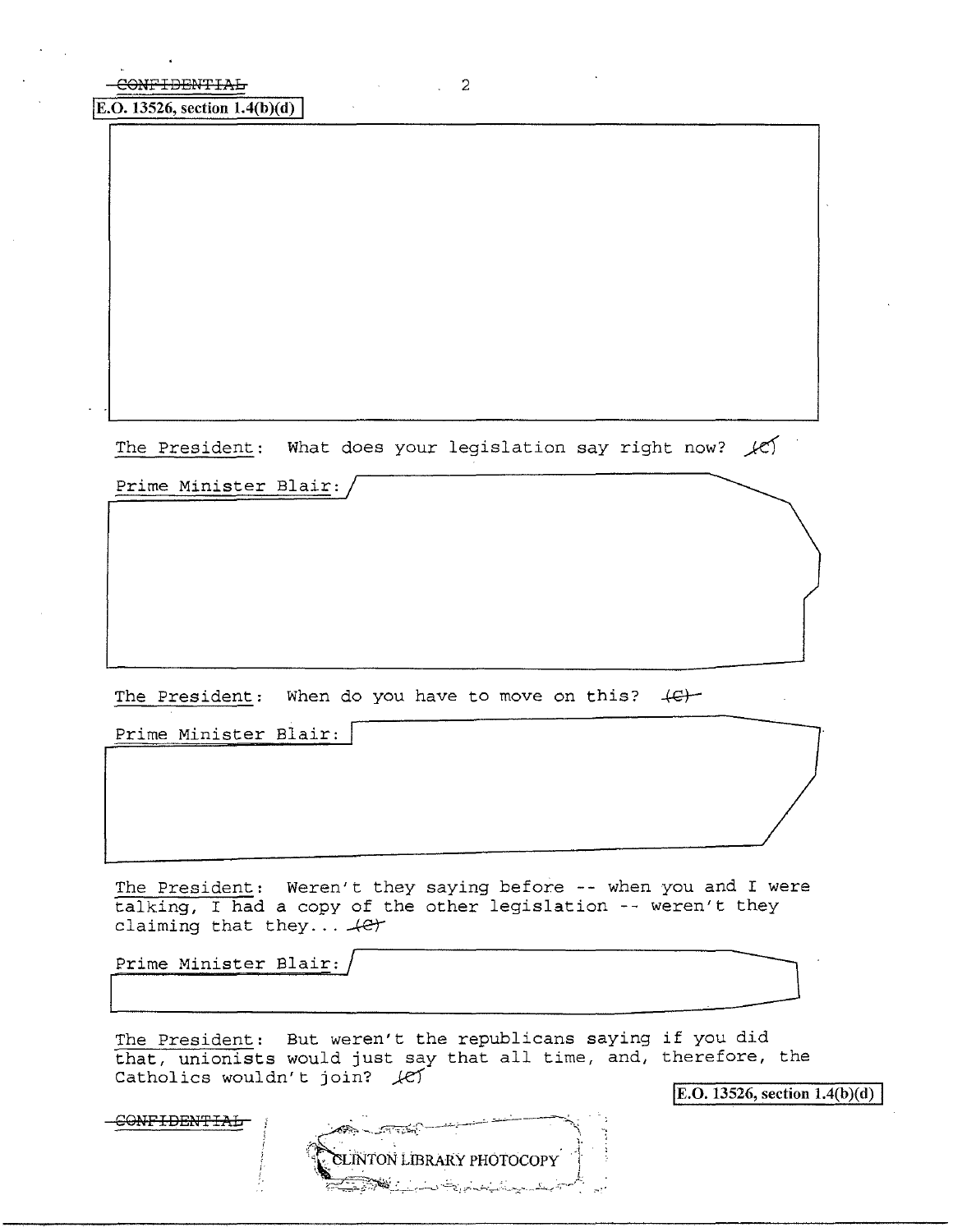| COMEIDEM <del>LINT</del> |  |
|--------------------------|--|
|                          |  |

E.O. 13526, section  $1.4(b)(d)$ 

Prime Minister Blair:

The President: But the real fact is you would take it off. (CY

L\_\_~~~~~~~~---\_\_-J

Prime Minister Blair:

The President: Let me see what I can do. I'll mull it over a bit. Let me ask you this. What do you think should be done in Sierra Leone? Your guys have done a good job there.  $\sqrt{ct}$ 

Prime Minister Blair:

The President: We're talking about it here. My take on this is that we could strengthen the UN hand if the Nigerians go in, and you and whoever can stay in the coastal areas and the city, but you don't want to be subjected to being picked off in those jungles by those crazy people. They've got all these young kids they've brutalized, hopped up on drugs. I think if we can defeat that kind of thing, it would be a good thing to do.  $+e$ .

**LINTON LIBRARY PHOTOCOPY** 

Prime Minister Blair:

 $\overline{\text{EDENFTA}}$   $\overline{\text{E.O. 13526, section 1.4(b)(d)}}$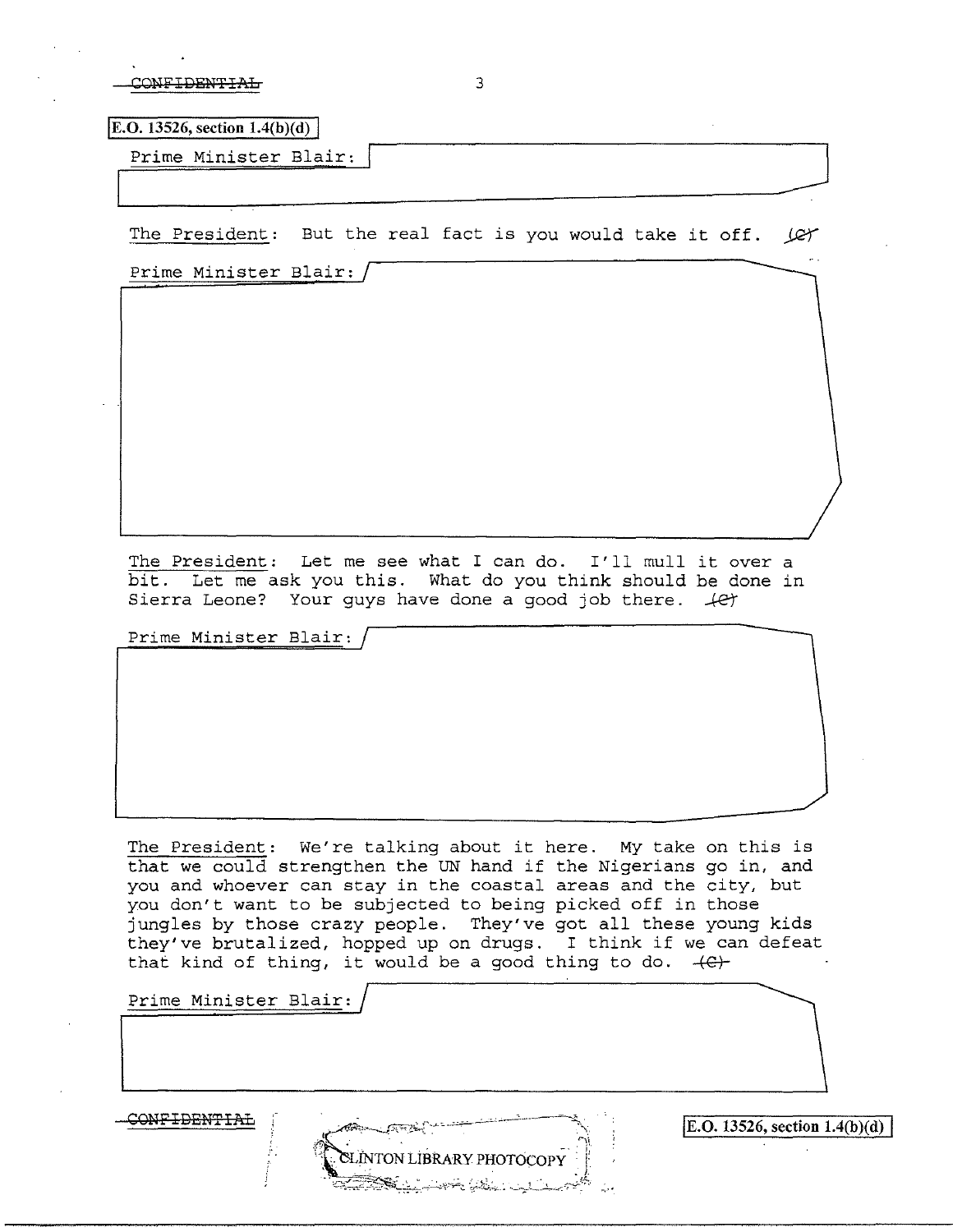CONFIDENTIAL 4

E.O. 13526, section  $1.4(b)(d)$ 

The President: Yes.  $\angle$ et

Prime Minister Blair:

The President: Yes, we're taking them in.  $\{e\}$ 

Prime Minister Blair:

The President: I think you're doing fine. I'm just worried about whether we're doing enough and how to do it. I think having you there and securing the airport is about what you should be doing. You don't have enough people to venture out, and I would hate to see you go out and be shot into fodder. I think we need more troops. They will be scared if the Nigerians come in there in full force and the Indians are willing to do so. I may want to call you again if you think there is something else we should do. Let me know if we can help you. You've done a good thing.

**E.O. 13526, section 1.4(d)** 

Prime Minister Blair:

The President: I agree with that. You keep chewing on that. I'll get back to you on that and on the Irish thing.  $\varphi$ 

 $\overline{[E.O. 13526, \text{section } 1.4(b)(d)]}$